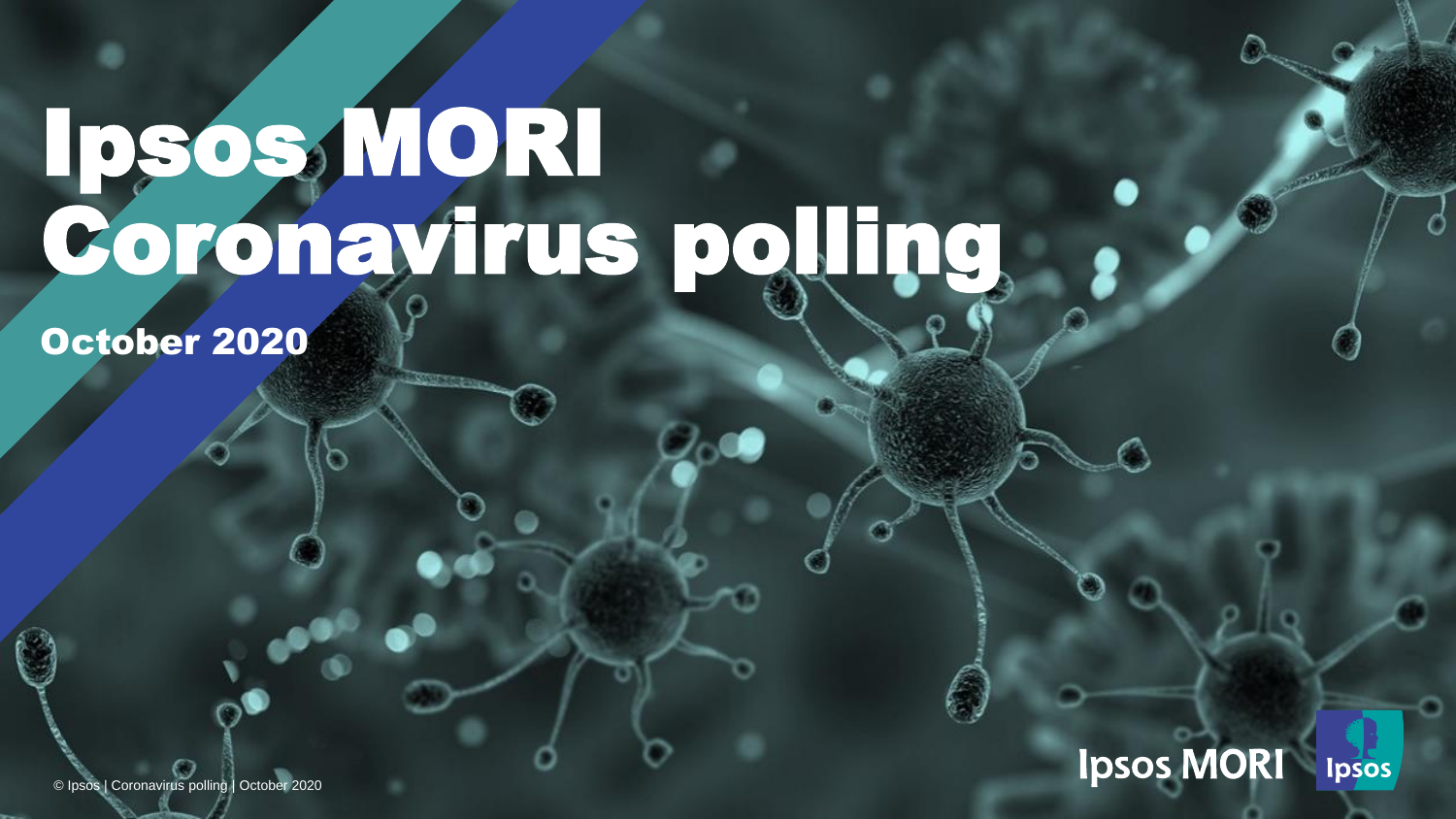## **Concern about the Coronavirus: For yourself**

**To what extent, if at all, would you say you are concerned about the risk Coronavirus poses to each of the following? Yourself**

**9-10 October 2020 March – October 2020**



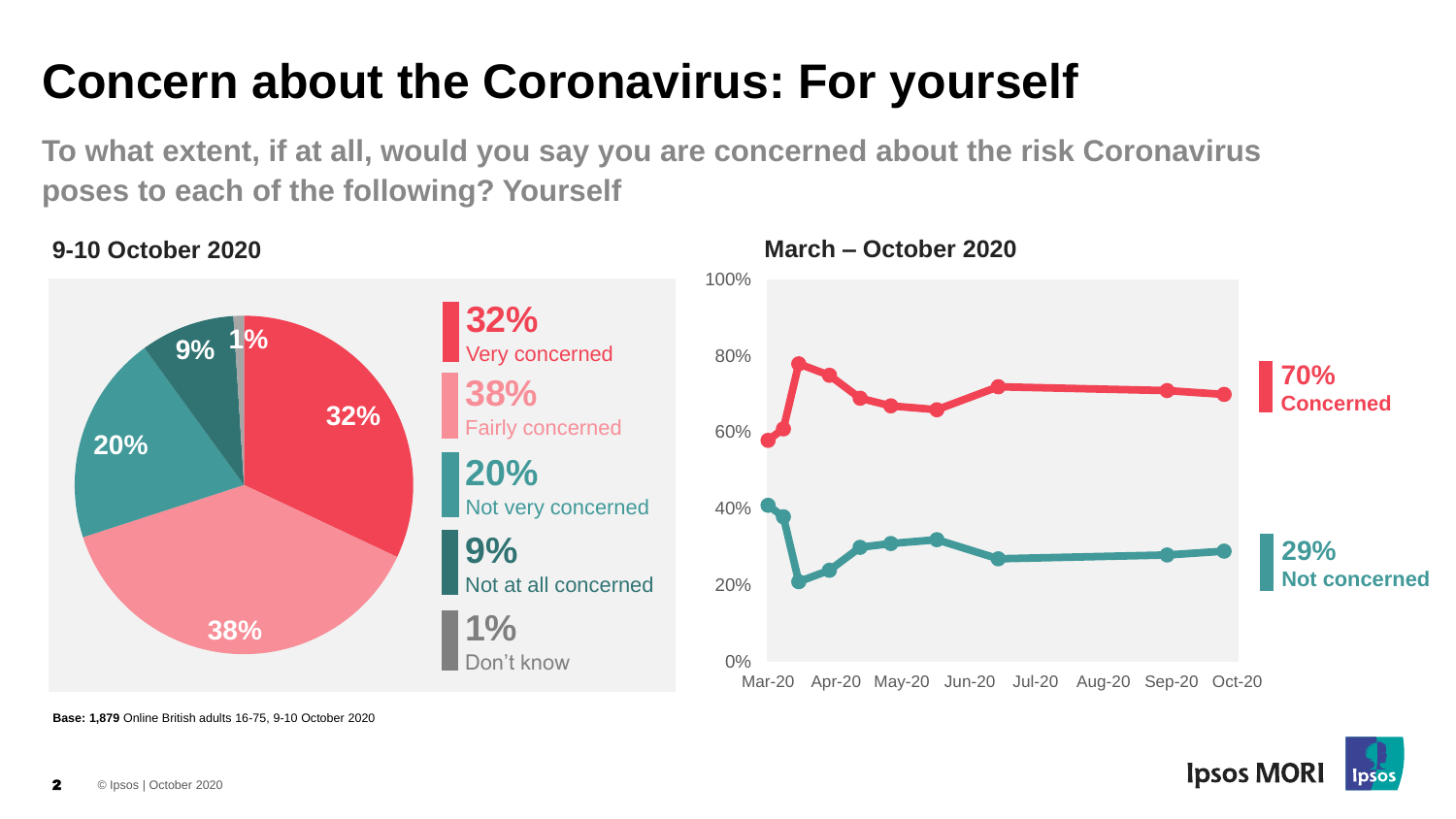#### **Concern about the Coronavirus: The country as a whole**

**To what extent, if at all, would you say you are concerned about the risk Coronavirus poses to each of the following? The country as a whole**



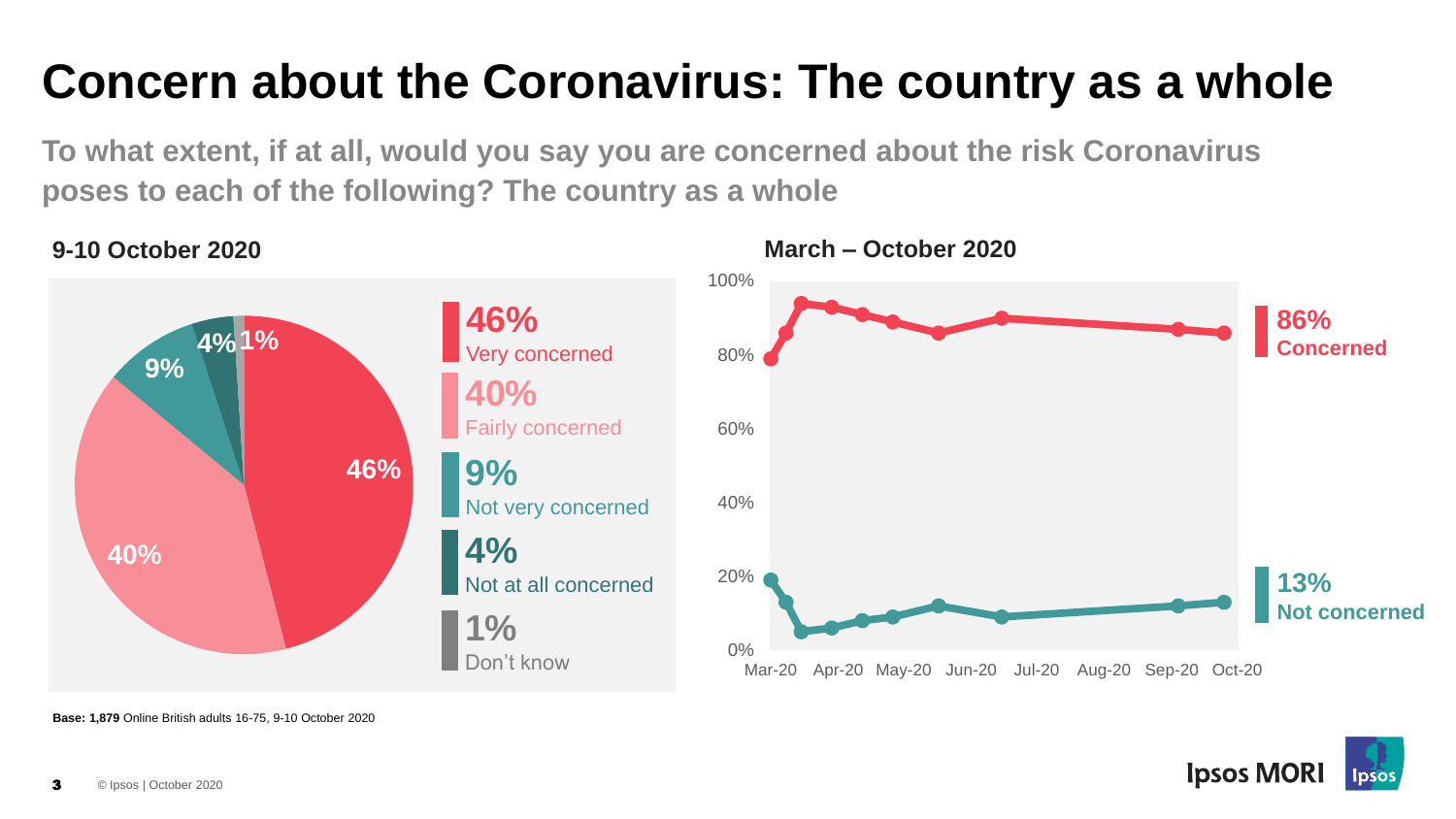## **Public concern about the Coronavirus: March - Oct 2020**

**To what extent, if at all, would you say you are concerned about the risk Coronavirus poses to each of the following?** 

**% Very concerned**



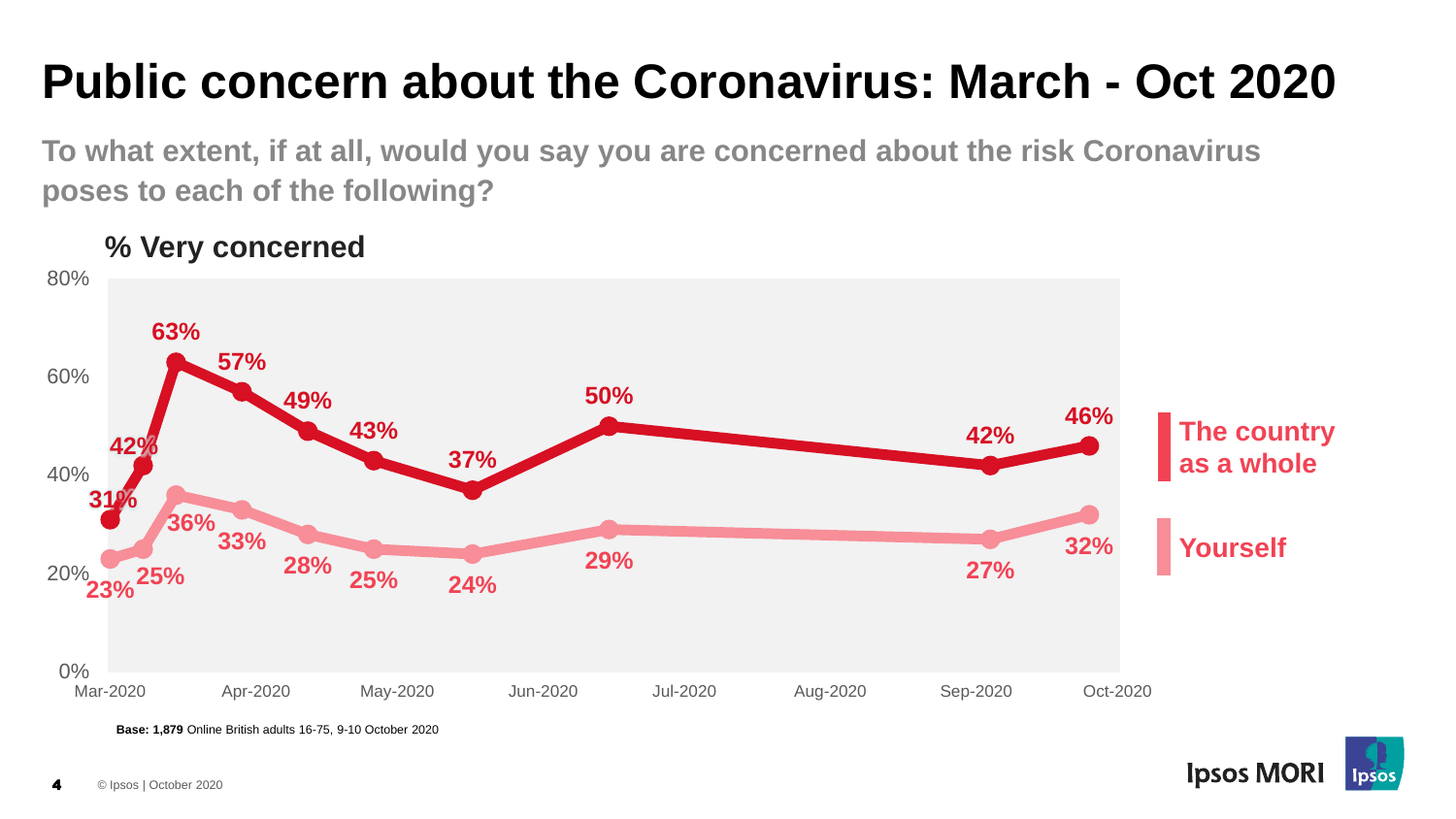#### **Attitudes towards Coronavirus restrictions**

**Which of these is closest to your view…?**

**4 3 2 We need to take whatever 1 measures are necessary to control the spread of Coronavirus and reduce the number of deaths**





**35%**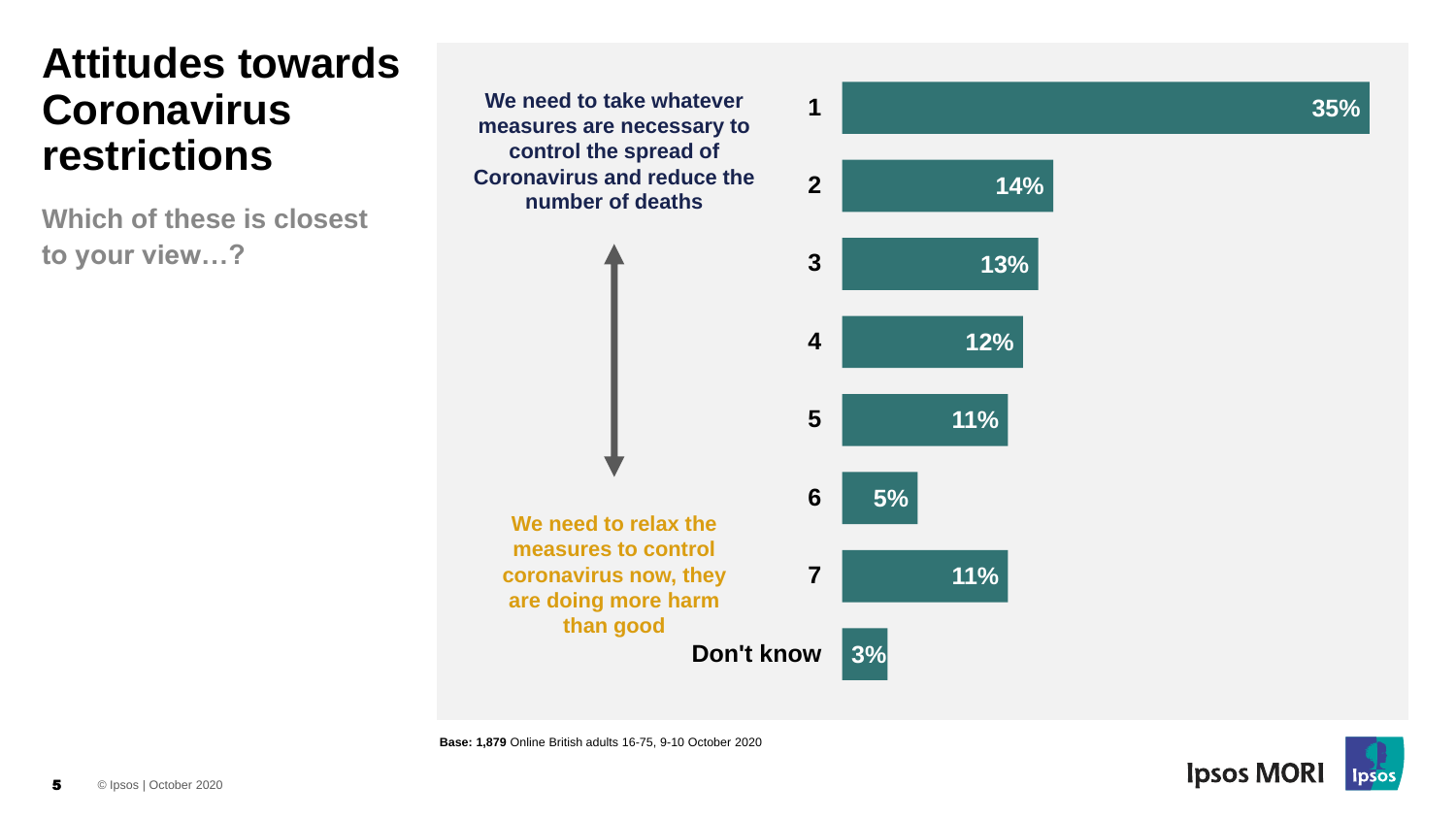#### **Attitudes towards Coronavirus restrictions**

**Which of these is closest to your view…?**



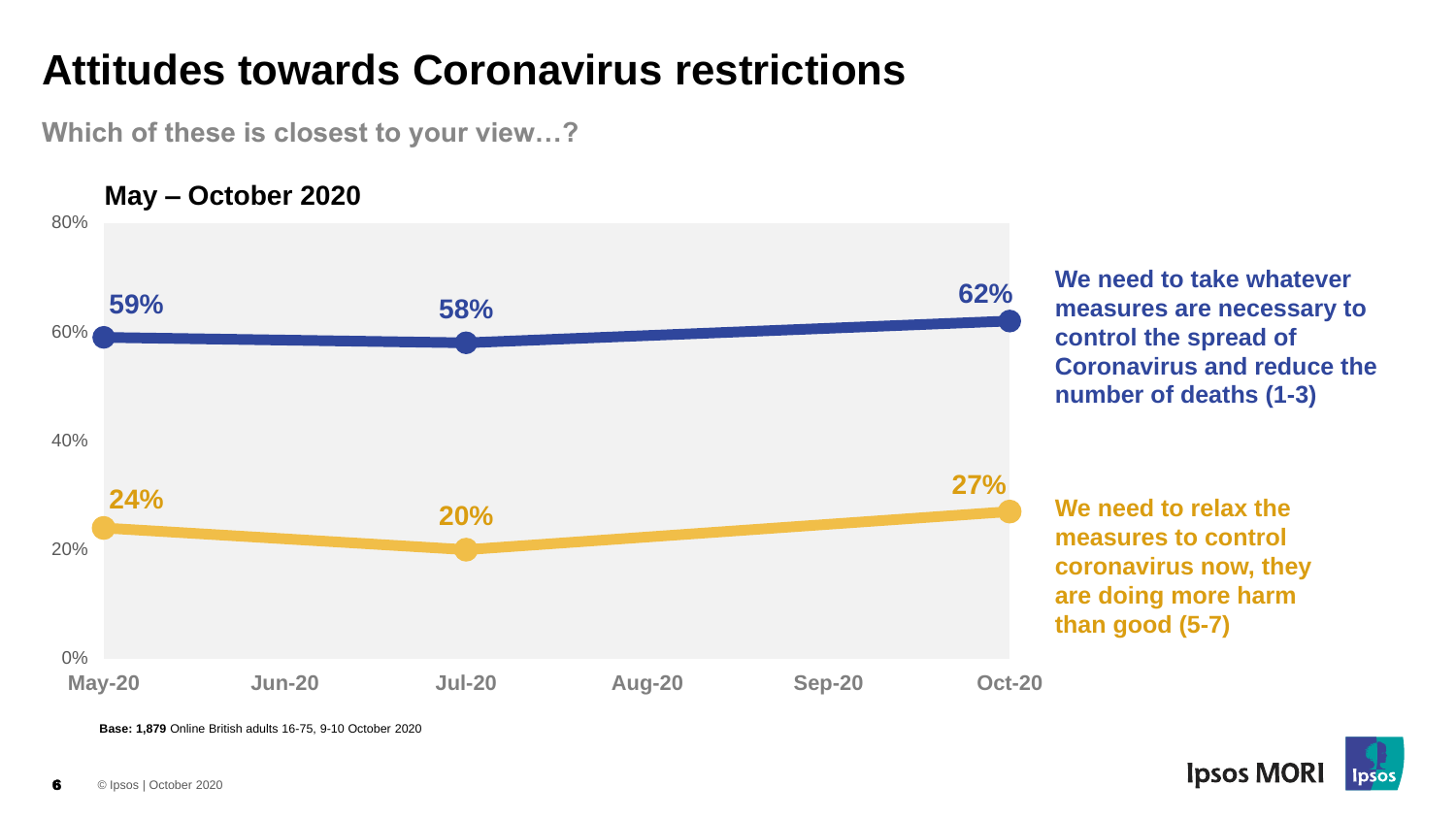#### **Support for current measures to control the Coronavirus**

**In response to the rising numbers of confirmed Coronavirus cases, both the UK Government and devolved governments have introduced stricter measures in recent weeks. To what extent, if at all, do you support or oppose each of the following measures as a means of attempting to control the pandemic?**

|                                                                                               | <b>Support</b> |     |     | <b>Net</b><br>support |
|-----------------------------------------------------------------------------------------------|----------------|-----|-----|-----------------------|
| Making it compulsory to wear face masks when<br>in shops or on public transport               |                | 81% | 11% | $+70$                 |
| Implementing a 2 week quarantine when returning<br>from countries with a high number of cases |                | 76% | 13% | $+63$                 |
| Encouraging companies to tell their staff to<br>work from home                                |                | 76% | 10% | $+66$                 |
| <b>Implementing local lockdowns</b><br>in regions where Coronavirus cases are rising          |                | 75% | 12% | $+63$                 |
| Making it illegal for groups of more than six<br>people to meet ("the rule of six")           |                | 65% | 18% | +47                   |
| Implementing curfews to close pubs, bars and<br>restaurants in the evening                    | 56%            | 26% |     | $+30$                 |

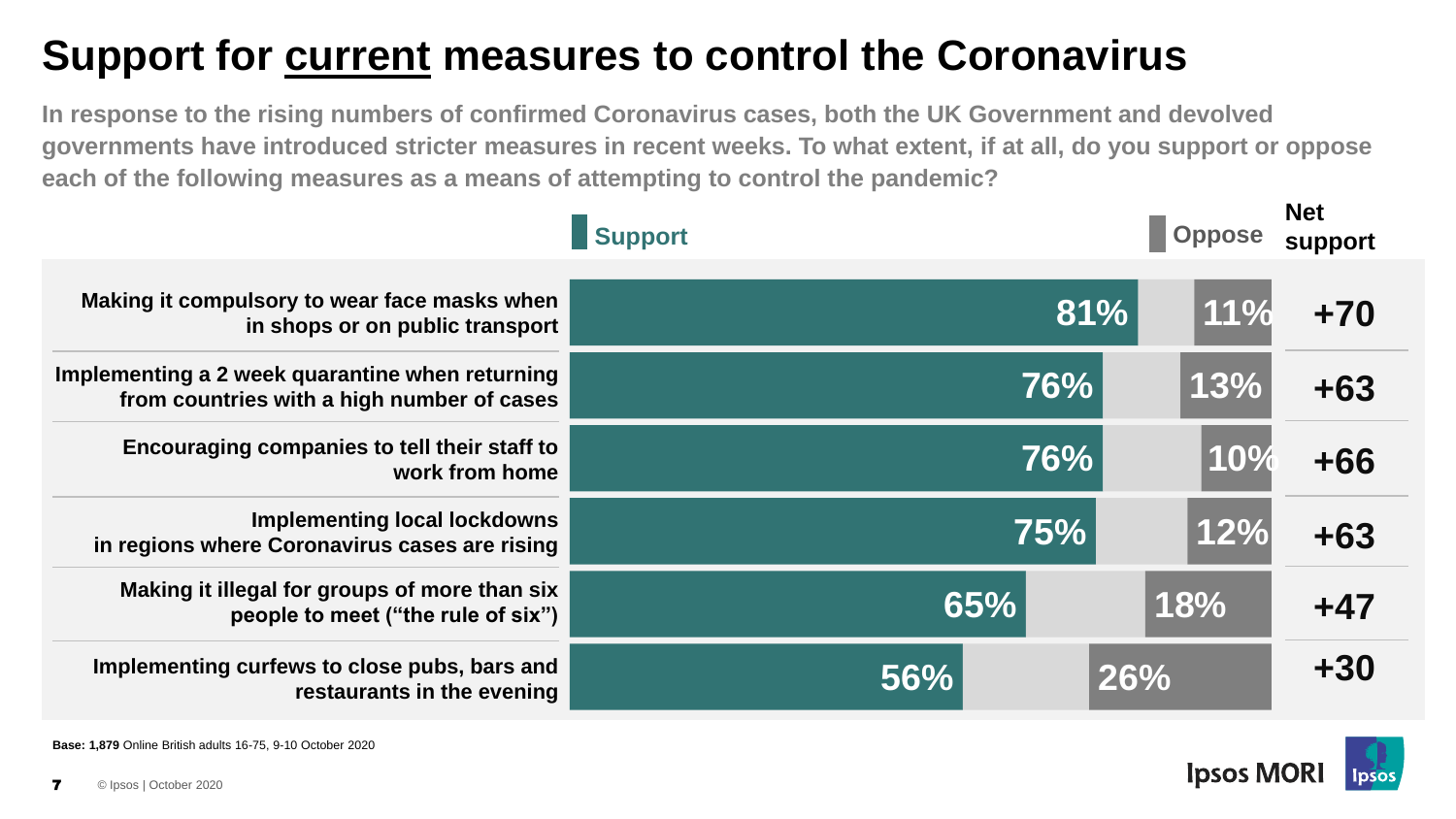#### **How strict are the current Coronavirus measures?**

**And when thinking about the stricter measures that have been introduced in recent weeks in an attempt to control the Coronavirus pandemic, do you think these current measures are too strict, not strict enough or are they about right? Current measures are…**

| <b>Not strict enough</b>                                          | <b>About right</b> | <b>Too strict</b> | Don't know |    |  |  |
|-------------------------------------------------------------------|--------------------|-------------------|------------|----|--|--|
| <b>Among all</b>                                                  |                    |                   |            |    |  |  |
| 45%                                                               |                    | 33%               | 15%        | 7% |  |  |
| <b>Among men</b>                                                  |                    |                   |            |    |  |  |
| 41%                                                               |                    | 36%               | 17%        | 6% |  |  |
| <b>Among women</b>                                                |                    |                   |            |    |  |  |
| 49%                                                               |                    | 29%               | 14%        | 9% |  |  |
| <b>Base: 1,879 Online British adults 16-75, 9-10 October 2020</b> |                    |                   |            |    |  |  |

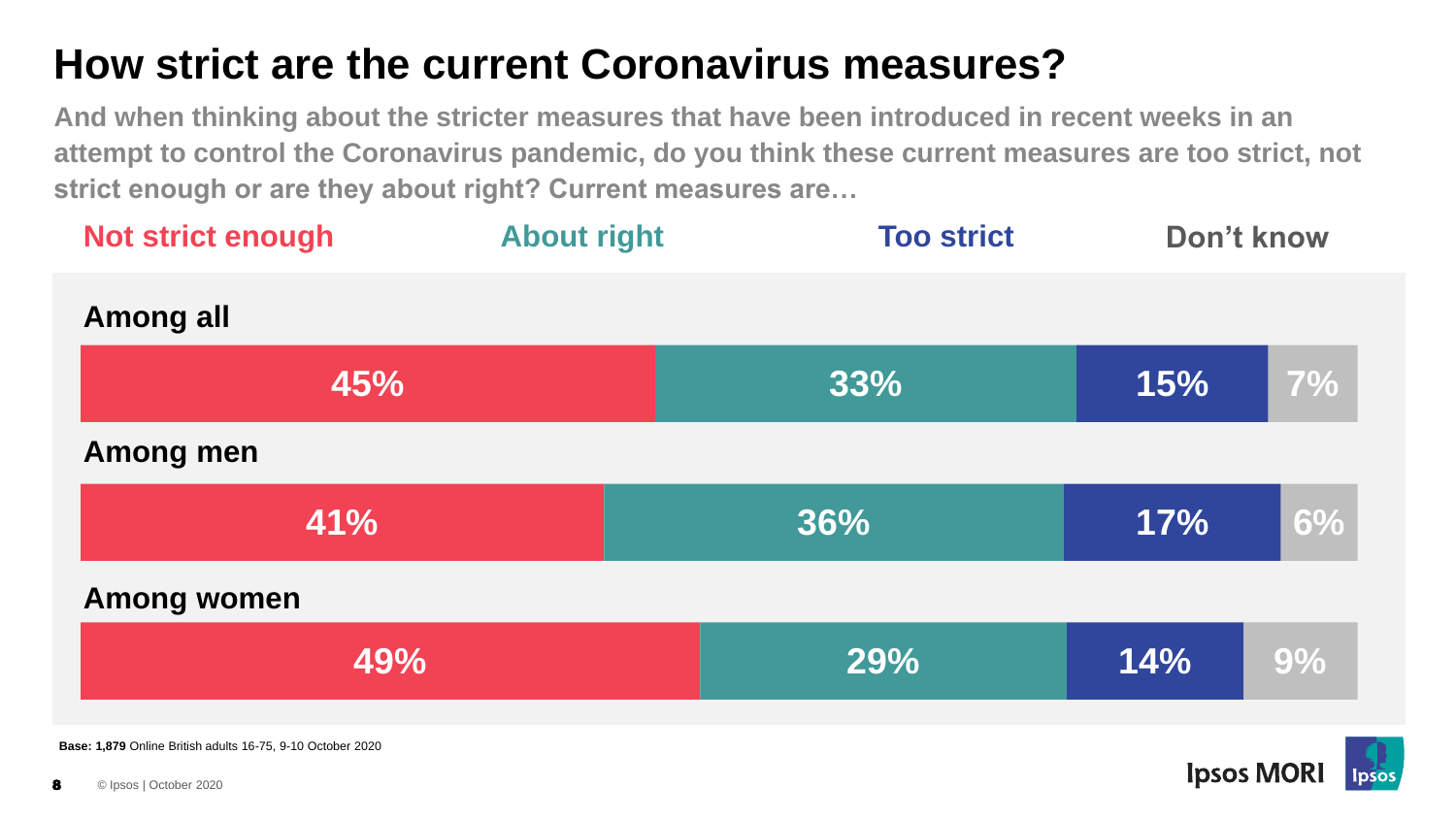#### **Support for further measures to control the Coronavirus**

**If the number of confirmed Coronavirus cases continues to increase in the future, to what extent, if at all, do you support or oppose each of the following measures as a means of attempting to control the pandemic?**

|                                                                                                 | <b>Support</b> |     | <b>Oppose</b> | <b>Net</b><br>support |
|-------------------------------------------------------------------------------------------------|----------------|-----|---------------|-----------------------|
| Implementing "local lockdowns" in regions<br>where Coronavirus cases are rising                 |                | 73% | 13%           | $+60$                 |
| Implementing a "local lockdown" where I<br>live if Coronavirus cases are rising                 |                | 68% | 17%           | $+51$                 |
| Restricting social gatherings across UK to no<br>more than six from no more than two households |                | 63% | 19%           | $+44$                 |
| Banning all travel into and out of the country                                                  |                | 61% | 21%           | $+40$                 |
| Another complete national lockdown<br>for a week during October half-term                       | 51%            | 31% |               | $+20$                 |
| <b>Closing all university campuses</b>                                                          | 50%            |     | 28%           | $+22$                 |

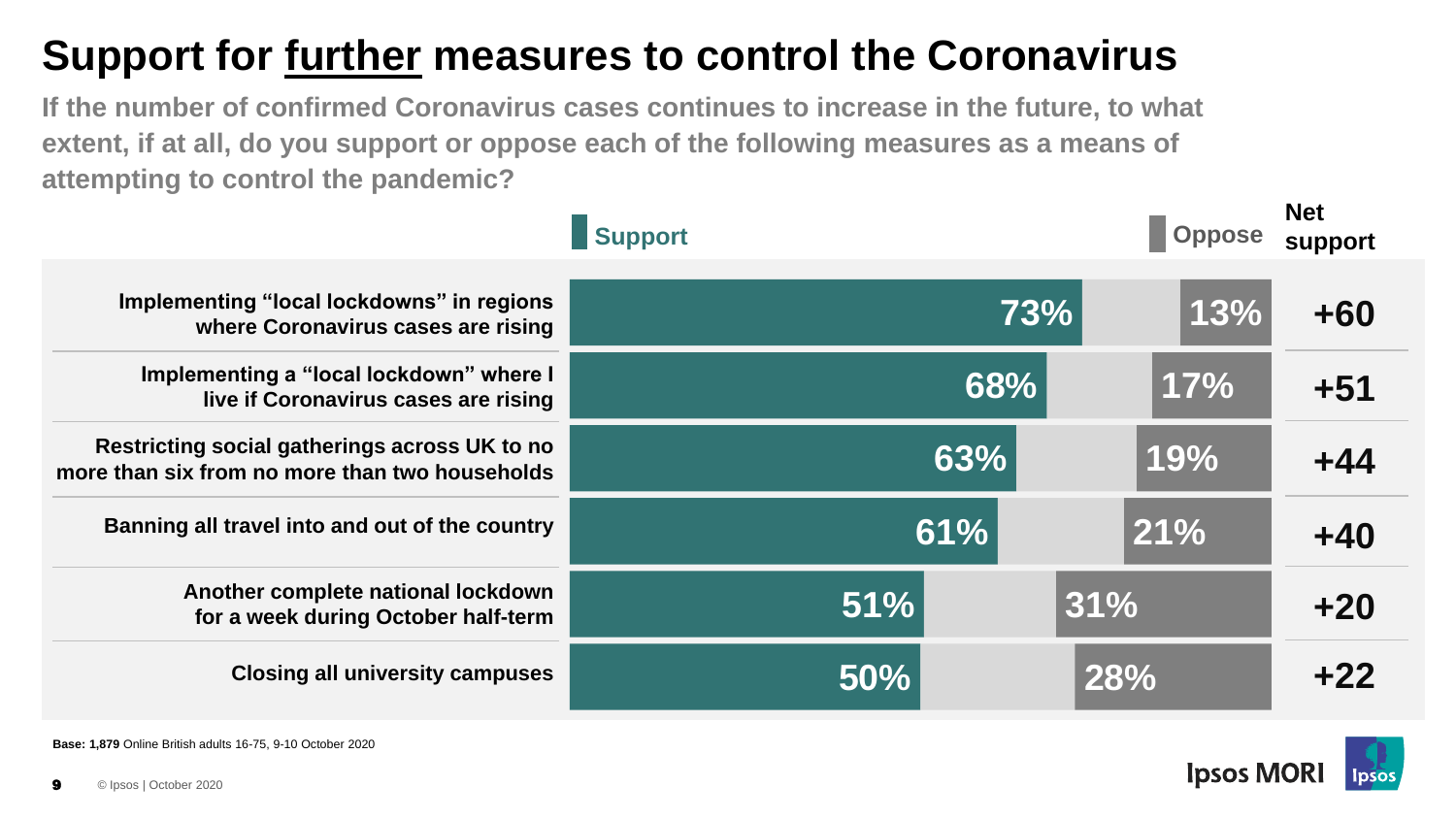#### **Support for further measures to control the Coronavirus**

**If the number of confirmed Coronavirus cases continues to increase in the future, to what extent, if at all, do you support or oppose each of the following measures as a means of attempting to control the pandemic?**

| <b>Support</b>                                                                                                                                               |     |     | <b>Net</b><br>support |
|--------------------------------------------------------------------------------------------------------------------------------------------------------------|-----|-----|-----------------------|
| Closing all restaurants, pubs and bars                                                                                                                       | 43% | 37% | +6                    |
| Another complete national lockdown                                                                                                                           | 43% | 40% | $+3$                  |
| <b>Closing all non-essential shops</b>                                                                                                                       | 38% | 41% | -3                    |
| Lifting restrictions for low risk groups such as<br>younger people, whilst maintaining restrictions +<br>shielding for high risk groups such as older people | 37% | 37% | O                     |
| <b>Closing all school premises</b>                                                                                                                           | 36% | 43% |                       |

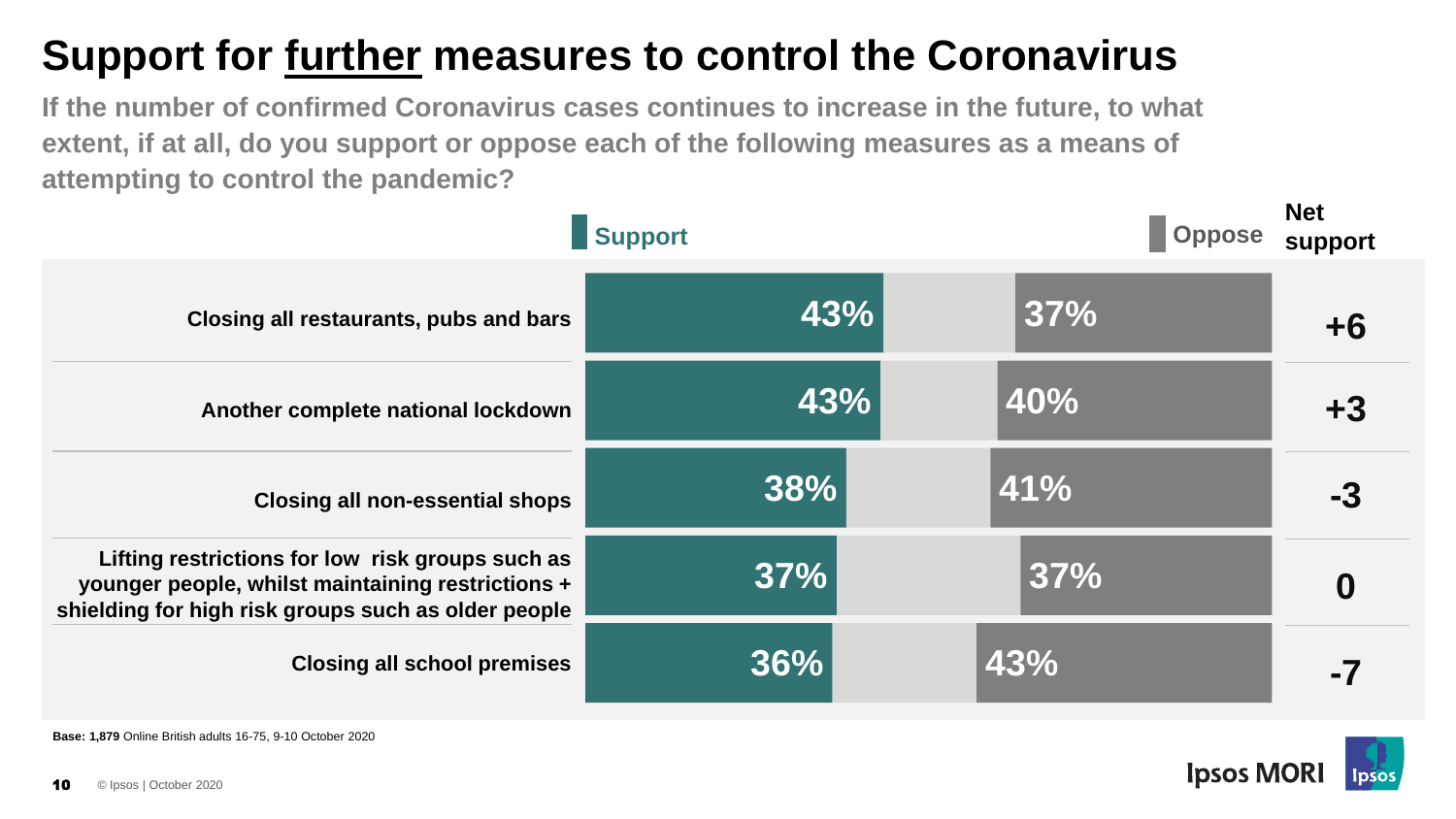#### **Support for further measures to control the Coronavirus: Trends**

**If the number of confirmed Coronavirus cases continues to increase in the future, to what extent, if at all, do you support or oppose each of the following measures as a means of attempting to control the pandemic?**

|                                                               |                | <b>Support</b> |     |     |     |                   | <b>Oppose</b> | <b>Net</b><br><b>Support</b> |
|---------------------------------------------------------------|----------------|----------------|-----|-----|-----|-------------------|---------------|------------------------------|
| "Local<br>lockdowns" in                                       | <b>Oct '20</b> |                |     |     | 73% |                   | 13%           | $+60$                        |
| regions where<br>cases are rising                             | Sep '20        |                |     |     | 76% |                   | 9%            | $+65$                        |
| <b>Banning all</b><br>travel into and                         | <b>Oct '20</b> |                |     | 61% |     | $\overline{21\%}$ |               | $+40$                        |
| out of the<br>country                                         | <b>Sep '20</b> |                |     |     | 69% |                   | 12%           | $+57$                        |
| <b>Closing all</b><br>restaurants,<br>pubs and<br><b>bars</b> | <b>Oct '20</b> |                | 43% |     | 37% |                   |               | $+6$                         |
|                                                               | <b>Sep '20</b> |                |     | 51% |     | 24%               |               | $+27$                        |
| <b>Closing all</b><br>non-                                    | <b>Oct '20</b> |                | 38% |     | 41% |                   |               | $-3$                         |
| essential<br>shops                                            | <b>Sep '20</b> |                | 45% |     |     | 28%               |               | $+17$                        |
| <b>Another</b><br>complete                                    | <b>Oct '20</b> |                | 43% |     | 40% |                   |               | $+3$                         |
| national<br>lockdown                                          | <b>Sep '20</b> |                | 44% |     | 34% |                   |               | $+10$                        |

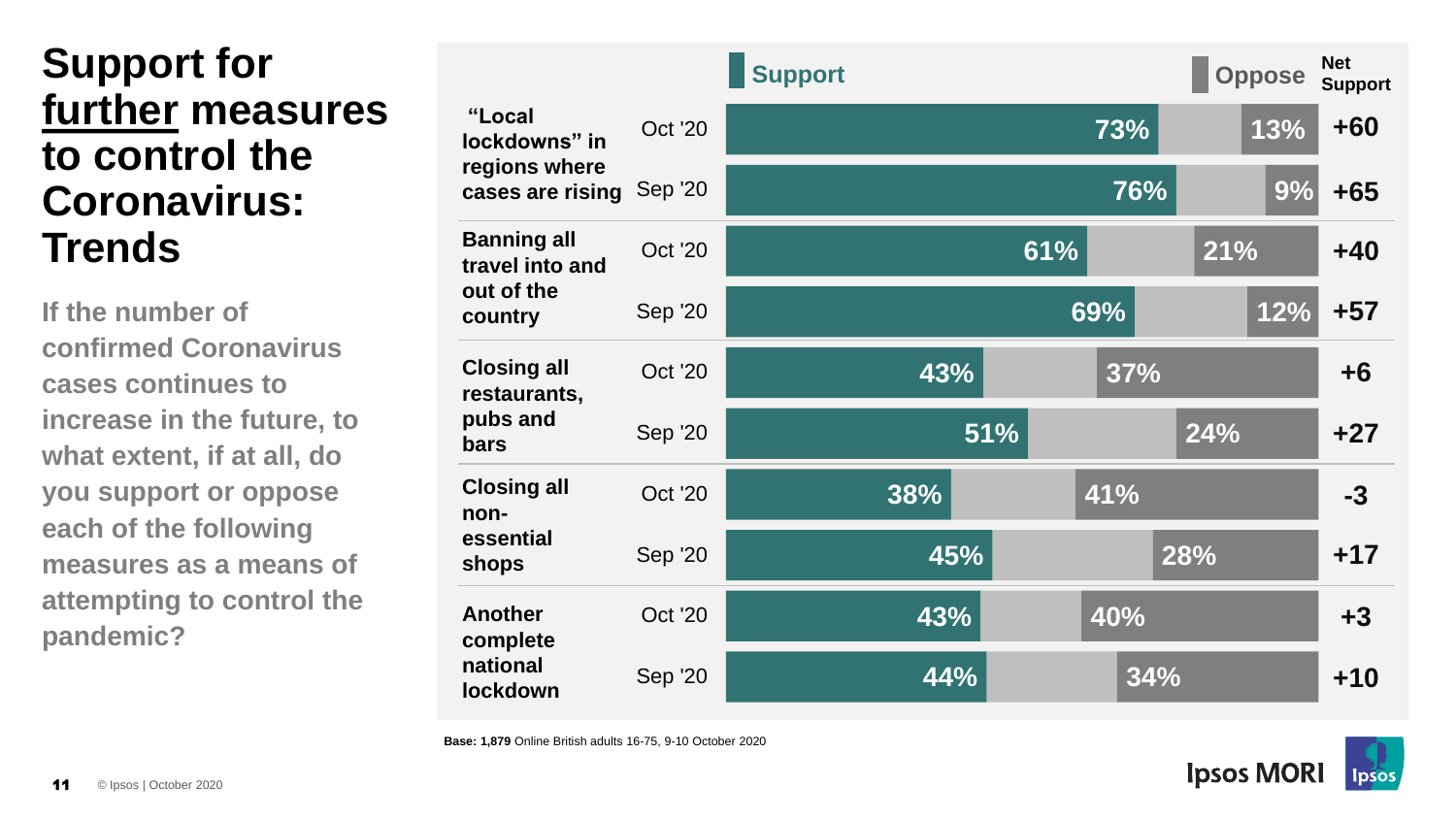#### **Trust in scientists and COVID-19 scientists**

**In general, do you think that the following groups are trustworthy or untrustworthy? Please use a scale of 1 to 5, where 1 is very trustworthy and 5 is very untrustworthy.**

**1-2 (trustworthy) 4-5 (untrustworthy)**

#### **Scientists advising UK government on the actions to deal with COVID-19**



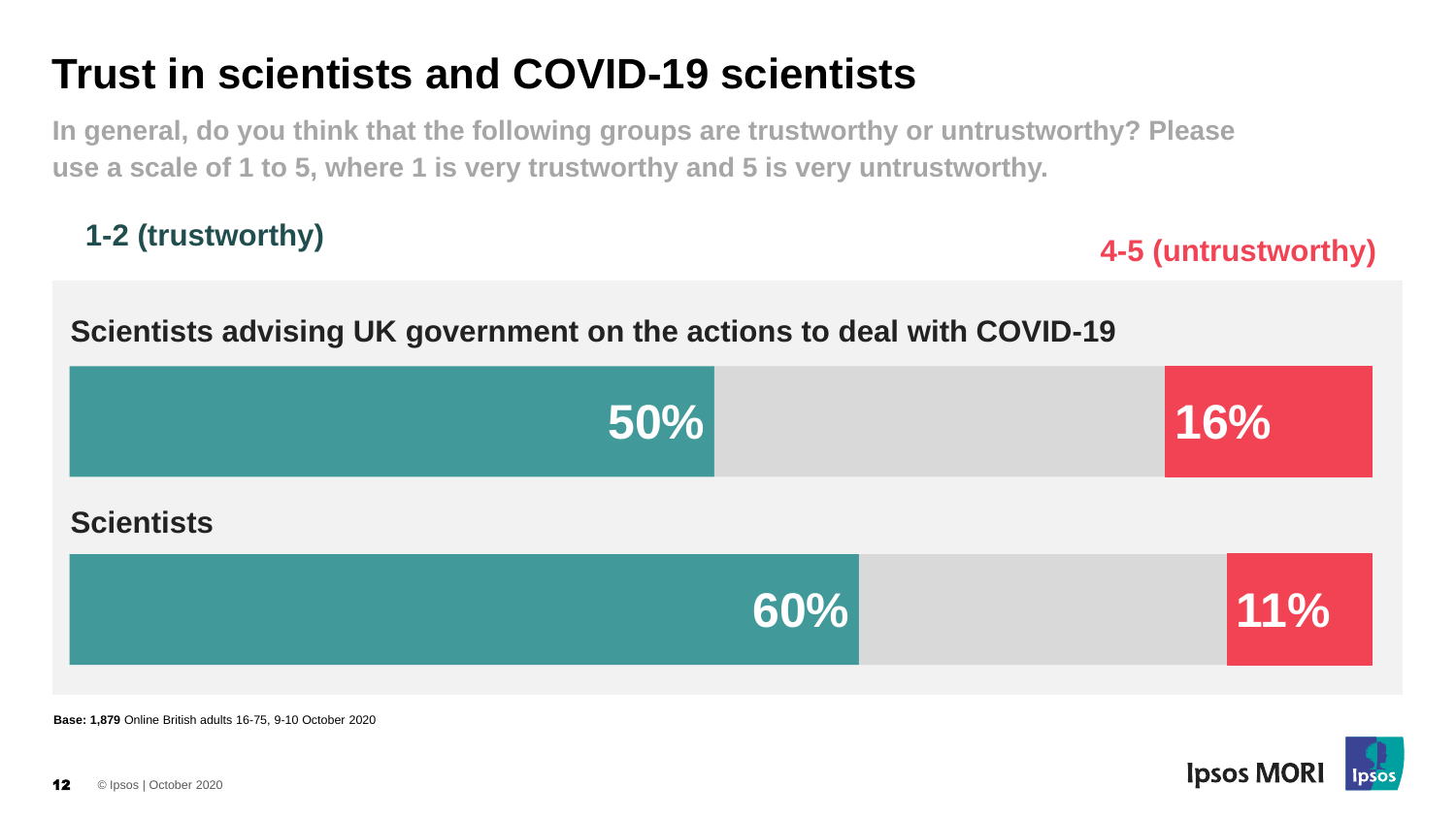#### **Trust in scientists and COVID-19 scientists**

**In general, do you think that the following groups are trustworthy or untrustworthy? Please use a scale of 1 to 5, where 1 is very trustworthy and 5 is very untrustworthy.** 



**% Trust (answering 1-2): April – October 2020**

#### © Ipsos | October 2020 13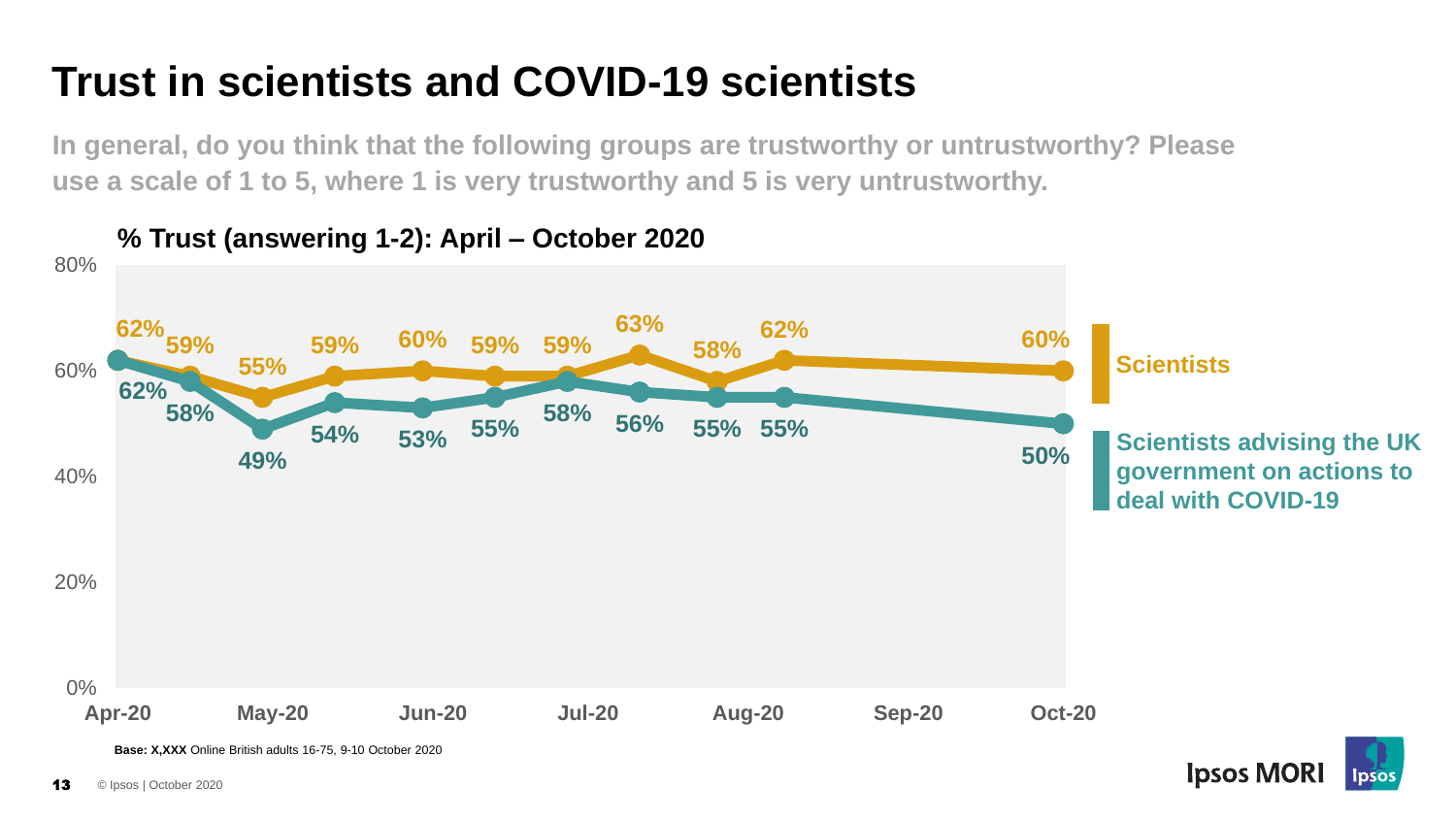#### **Have you heard of the Great Barrington Declaration?**

**Public figures or organisations often make public declarations or agreements, to establish their stance on an issue and lay out their goals. Which, if any, of the following declarations or agreements have you heard of? Please answer this question honestly – only pick the ones you have definitely heard of.** 



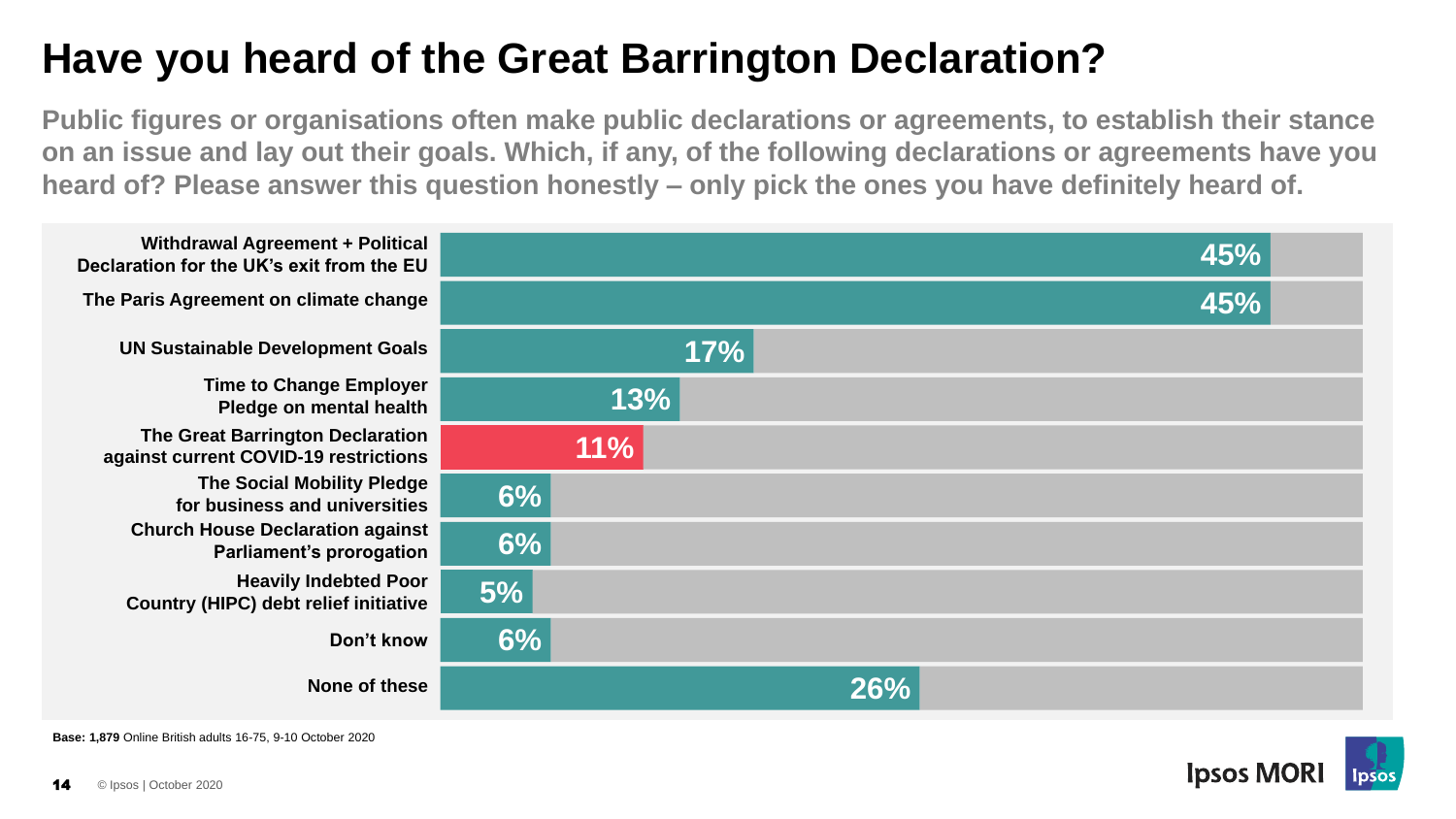#### **How much have you heard about the Great Barrington Declaration?**

**And how much, if at all, would you say you know about The Great Barrington Declaration against current COVID-19 restrictions?**

#### **Among those who have heard of the Great Barrington declaration (11%)**



**Base: 218** Online British adults 16-75 who have heard of the Great Barrington Declaration, 9-10 October 2020